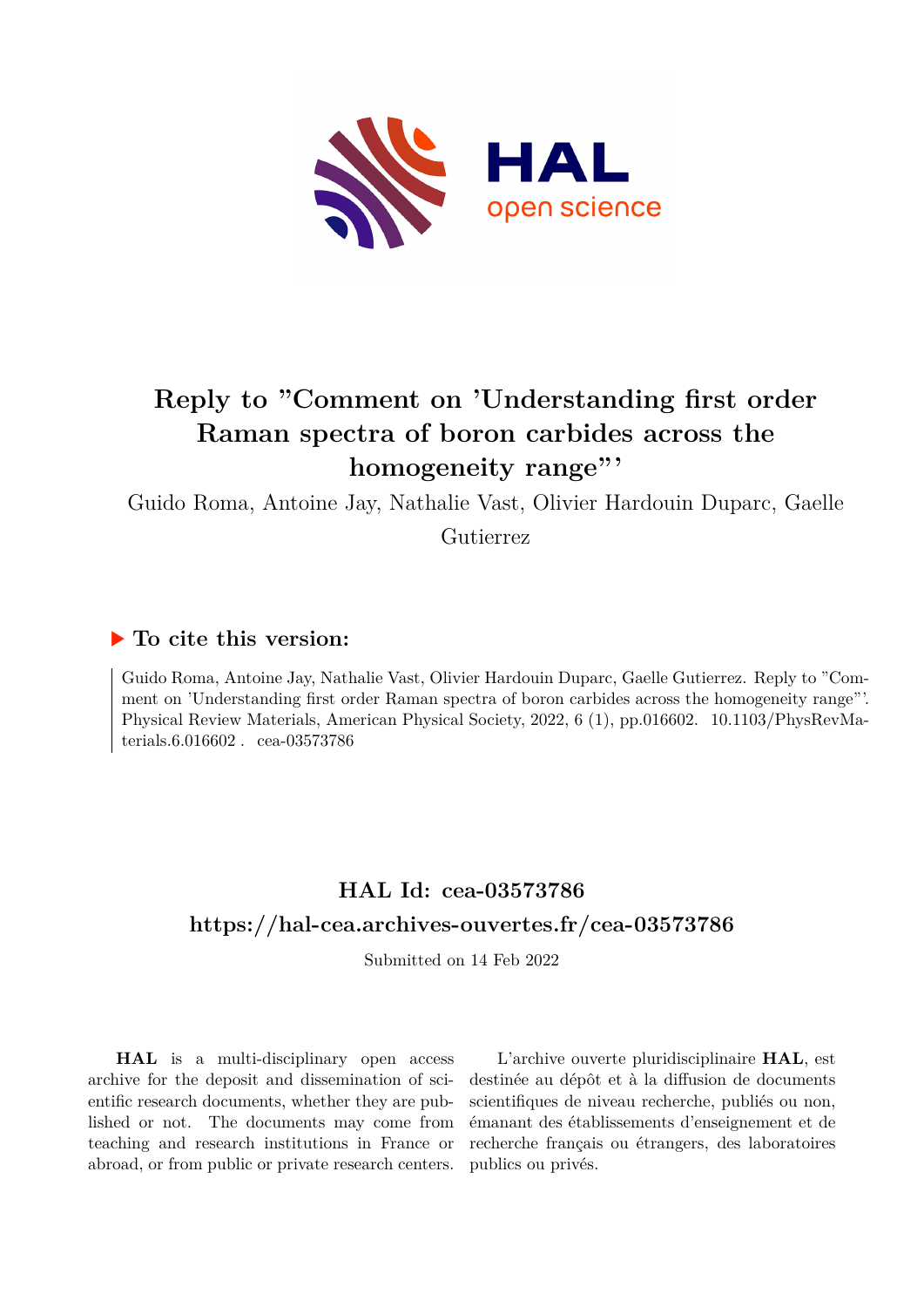## **Reply to "Comment on 'Understanding first-order Raman spectra of boron carbides across the homogeneity range' "**

Guido Roma $\bullet$ <sup>[\\*](https://orcid.org/0000-0002-9779-4868)</sup>

*Université Paris-Saclay, CEA, Service de Recherches de Métallurgie Physique, 91191 Gif sur Yvette, France*

Antoine Jay

*Laboratoire d'analyse et d'architecture des systèmes, CNRS, 31031 Toulouse cédex 4, France*

Nathalie Vast and Olivier Hardouin Duparc

*Laboratoire des Solides Irradiés, CEA*/*DRF*/*IRAMIS, CNRS, École Polytechnique, Institut Polytechnique de Paris, 91120 Palaiseau, France*

Gaëlle Gutierrez

*Université Paris-Saclay, CEA, Laboratoire Jannus, Service de Recherches de Métallurgie Physique, 91191 Gif sur Yvette, France*

(Received 10 November 2021; accepted 21 December 2021; published 18 January 2022)  $\odot$ 

In response to Werheit's Comment, we first discuss the following three points: (i) Attribution of the Raman bands with the help of calculations based on the density functional perturbation theory (DFPT), (ii) similarity of the Raman spectrum of boron carbide to the Raman spectrum of  $\alpha$  rhombohedral boron, and (iii) dependence of the experimental Raman spectrum on the frequency of the excitation laser. Central to the point at stake, we also present a Raman spectrum computed for the first time on a 405-atom unit-cell of boron carbide, where the simulation cell accounts for the substitutional disorder of the polar carbon atom in the six atomic positions that are equivalent in the trigonal symmetry. We thus obtain a *theoretical spectrum whose agreement with experiment is unprecedented in boron carbide*, all of the features being present, with however negligible intensities for the doublet at 270/320 cm−1. We argue that the doublet intensity seen in experiments is not purely vibrational—as computed at mechanical equilibrium—and that FT-Raman spectroscopy taken at 1.06  $\mu$ m lacks the accuracy that is necessary to study vibrational modes of boron carbides.

DOI: [10.1103/PhysRevMaterials.6.016602](https://doi.org/10.1103/PhysRevMaterials.6.016602)

In this Reply we take the opportunity to extend and ascertain our previous study reported in the original paper [1]. Before doing this, we first discuss the following three points raised by the Comment: (i) Attribution of the Raman bands with the help of calculations based on the density functional perturbation theory (DFPT), (ii) similarity of the Raman spectrum of boron carbide to the Raman spectrum of  $\alpha$  rhombohedral boron, (iii) dependence of the experimental Raman spectrum on the frequency of the excitation laser.

Starting with the first point, we recall that our mode attribution to specific phonons displacements rests on a method whose reliability and accuracy is nowadays well established and has met great success in obtaining the phonon frequencies in the harmonic approximation  $[2]$ , the Raman polarizability tensor [3], as well as the phonon homogeneous (anharmonic) linewidth [4,5] of various materials and nanostructures [6,7]. DFPT calculations are parameter-free, at variance with forcefield models like the one cited in Ref. 19 of the Comment, and this is particularly important as bonding in boron carbide, with three-center bonds in the icosahedra due to the intrinsic electronic deficiency of  $B_{12}$  and  $B_{11}C$  icosahedra, may be not as simple as in some other semiconductors. The atomic

structure with nominal 20% at. C concentration,  $B_4C$ , has by far the lowest DFT formation energy value among a wealth of other atomic structures that have been systematically investigated so far [8], even if in experimentally available samples, probably due to sample preparation dependent quenched high temperature entropic effects not accounted for in DFT, the maximal carbon concentration amounts to 19.3% (Refs. 2 and 3 of the Comment). Phonon calculations performed on the B4C DFT ground-state atomic structure yield in particular two modes at 480 and 530  $cm^{-1}$  whose phonon displacement patterns (PDP) are reported in Fig. 1 [panels  $(a)$ – $(d)$ ] and correspond to the so-called pseudorotation of chains [with, however, response of the icosahedra, panels (a) and (b)] and to the rotation/libration of the icosahedra [with tiny chain displacements, panels (c) and (d)], respectively. We stress that the libration mode is also found in  $\alpha$  boron [panels (e) and (f)], both in theory and in experiment [9], at variance with Ref. 19 of the Comment, thus confirming the predictive power of the DFPT calculations.

We now turn to the second point. To refute our attribution of the two 480 and 530  $cm^{-1}$  harmonic modes to bulk vibrational modes, Werheit invokes the absence of correlation of these modes with the Raman spectrum of  $\alpha$  boron and attributes them to surface-induced defect modes. However, the comparison of  $B_{4,3}C$  and  $\alpha$ - $B_{12}$  spectra shown in Fig. 1

<sup>\*</sup>guido.roma@cea.fr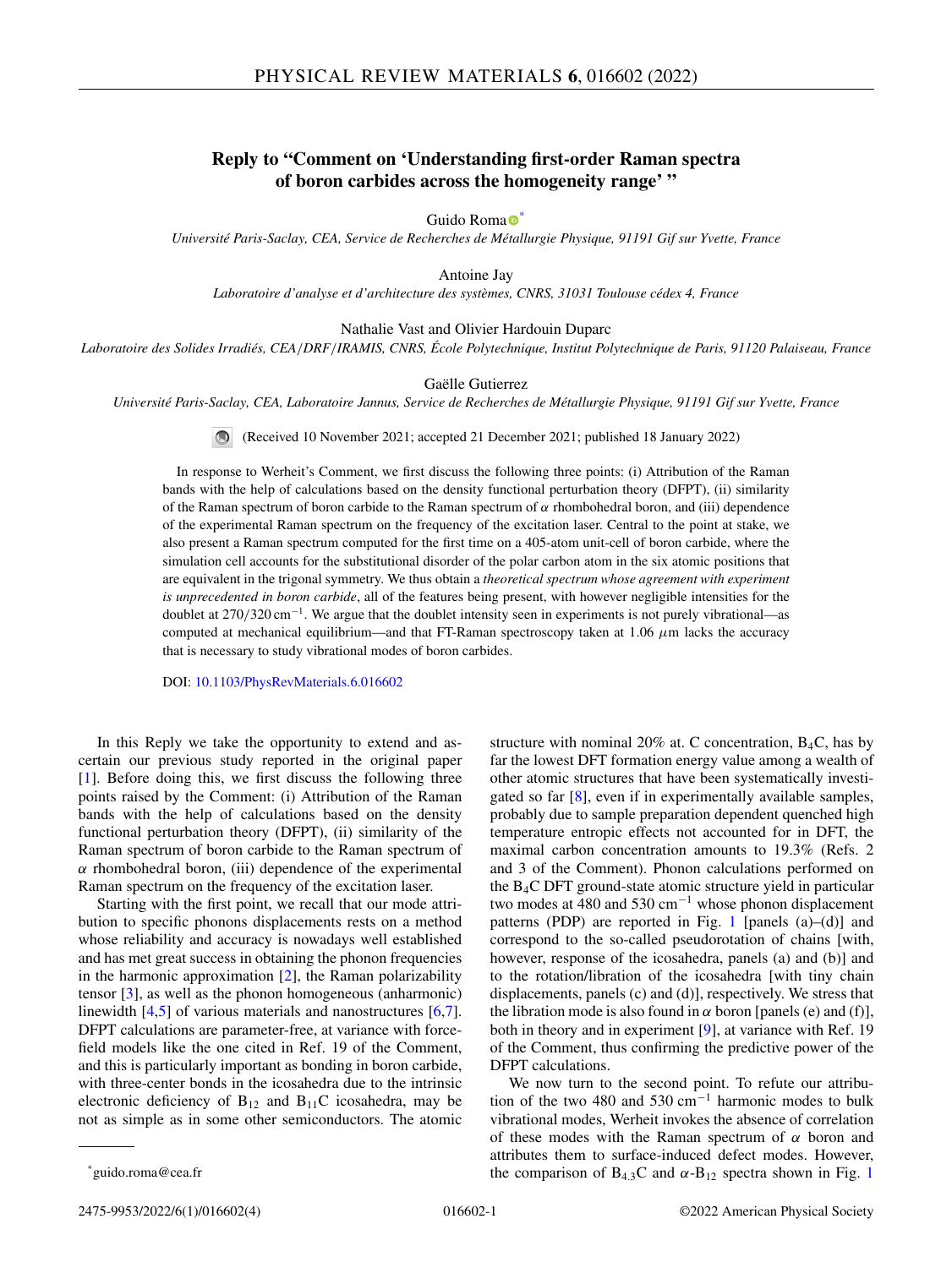

FIG. 1. Panels (a)–(d) Phonon displacement patterns (PDP) of the calculated modes at 498 and 543–550 cm−<sup>1</sup> of boron carbide, corresponding to the experimental ones at  $\frac{480}{530}$  cm<sup>-1</sup>. Panels (e) and (f): PDP corresponding to the two degenerate Raman active modes of  $\alpha$ boron at 531 cm−<sup>1</sup> (525 cm−<sup>1</sup> in experiment). (g) Each point is the projection of one of the computed PDP of boron carbide onto the Raman active ones of  $\alpha$  boron. PDP corresponding to panels (a)–(f) are indicated, as well as the symmetry of  $\alpha$  boron modes. The red line is the  $\alpha$ -boron/boron carbide frequency scaling chosen in the Comment; the dotted line corresponds to a frequency scaling as the cubic root of the ratio of the respective unit-cell equilibrium volumes.

of the Comment is somewhat biased. While a shift in the frequency scales of the two materials is announced as a way to compensate for different crystal fields, such a shift is not quantitatively justified and, moreover, in the right panel of the same figure, instead of a simple shift a considerable, unexplained, stretch of the scales is applied. The intensity ratio between the three curves has also been altered from one panel to the other in Fig. 1 of the Comment. It would have been more natural, in our opinion, to present the whole spectra in a single plot, applying a unique frequency stretch corresponding to a length ratio between the two materials, like the average bond length ratio (0.99) or the cubic root of the ratio of the unit volumes (0.93). The latter frequency scaling is represented by the dotted line in Fig.  $1(g)$ , while the frequency transformation adopted in the Comment is the red line. Whatever the chosen frequency relationship, a comparison of the vibrational spectra of two similar materials should rather be founded on the similarity of the PDP. In Fig. 1, we report the magnitude of the projection of the boron carbide icosahedral PDP onto those of  $\alpha$  boron [panel (g)]. One can see that while the high frequency modes  $(\geq 800 \text{ cm}^{-1})$  correspond well to one another with the proposed frequency scaling, the PDP having the lowest frequencies have comparable frequencies in  $B_4C$ and in  $\alpha$  boron. In particular, the two modes at 543–550 cm<sup>-1</sup> of B4C are substantially projected onto the subspace spanned by the  $\alpha$  boron Raman active PDP at 531 cm<sup>-1</sup> that begets a doubly degenerate mode. This degenerate mode is the signature of the presence of icosahedra in the material and is located at, respectively, 535 cm<sup>-1</sup> and 525 cm<sup>-1</sup> in actual samples of  $B_4C$  and  $\alpha$  boron, respectively. Their absence in the FT-Raman spectra of the Comment, coming from Ref. [10], is thus intriguing, as discussed below. In all other experimental Raman spectra (including with 785 nm laser excitation), they are present and rather harmonic, which contrasts with the broadening of the other bands. Consistently, the peak at 535 cm−<sup>1</sup> lowers in frequency with increasing boron content, while the one at 480 cm<sup>-1</sup> diminishes in intensity [11]. As expected the icosahedral displacements of the highest strongly Raman active mode of boron carbide, which is a chain mode (at  $1112 \text{ cm}^{-1}$  in the calculation), has small overlap with high frequency  $\alpha$ -boron modes. Concerning the correspondence invoked in the Comment between the 925 cm<sup>-1</sup> of boron with the 867 cm−<sup>1</sup> of boron carbide, it is well confirmed by our PDP analysis, and well present both in the theoretical and experimental spectrum, simply the intensity in boron carbide is smaller than in  $\alpha$ -boron and, in the experimental spectrum, broadened.

Point (iii), which actually lies beside the main scope of our paper, concerns the dependence of the experimental Raman spectrum on the frequency of excitation laser, and the origin of a band with two peaks at 270 and 320 cm−<sup>1</sup> which is often, but not always, found in experiments. We find, as previously reported [12], no presence of the peaks at 270 and 320  $cm^{-1}$ in the calculations of ordered  $B_4C$ : They are therefore not phonon modes of pristine B4C as modeled in the ground-state DFT atomic structure at mechanical equilibrium.

To ascertain our analysis, we now present in Fig. 2 a new result obtained since the publication of Ref. [1]. This result has been obtained in the same theoretical framework and with the same computational parameters as those of Ref. [1]. We have constructed a large  $3 \times 3 \times 3$  supercell composed of 27 C-B-C chains and 27  $B_{11}C^p$  icosahedra. The carbon atoms on the polar sites  $C<sup>p</sup>$  have been placed such that the six polar atomic positions that would be equivalent by symmetry in the trigonal cell are, respectively, occupied four, four, four, five, five, and five times. These occupation numbers come from various constraints: (i) we limit the simulation cell to 27 elementary unit cells to limit the computational burden;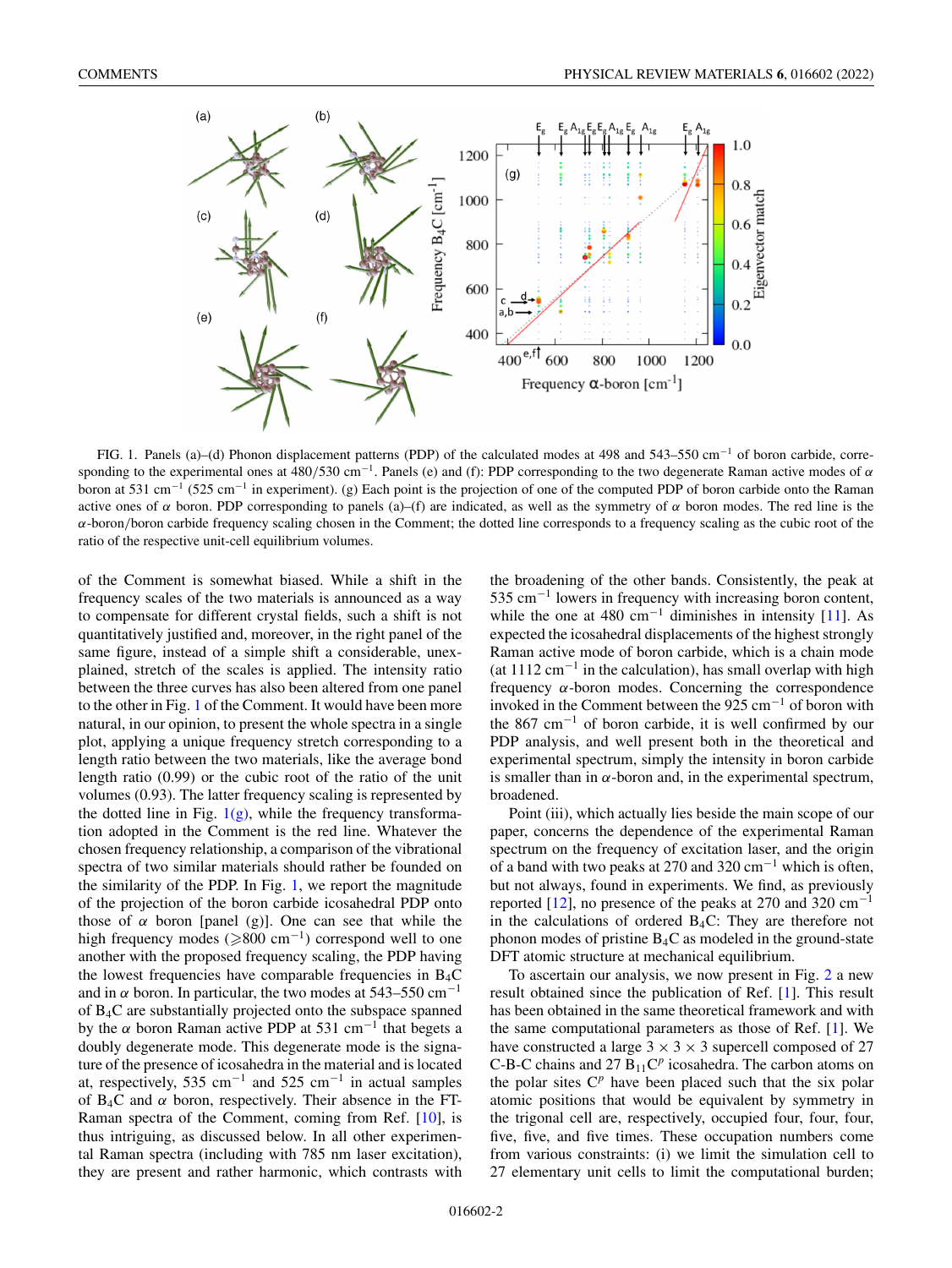

FIG. 2. Comparison of the experimental spectrum presented as Fig. 1 in Ref. [1] with a theoretical spectrum of  $(B_{11}C)C-B-C$ obtained by including disorder in the position of carbon on polar icosahedral sites. Each peak has been enlarged by a gaussian with a 10 cm−<sup>1</sup> full width at half minimum (the same broadening as used in Ref. [1]).

(ii) no intericosahedral C-C bonds are created, as such bonds are energetically costly  $[8]$ ; (iii) no clusters of neighboring icosahedra with occupation of the same atomic position are created or, in other words, icosahedra with a carbon atom at the same polar atomic position are as far from one another as is authorized by the (large yet) limited size of the simulation cell. This atomic model has, on average, the trigonal symmetry that fits the experimental one observed by x-ray diffraction. We note that performing the Raman calculation on a 405-atom unit cell is a computational challenge. The experimental spectrum reported in the same figure has already been presented in Fig. 1 of our main paper [1] and has been acquired with a laser wavelength of 633 nm (1.96 eV). We believe that, up to now, no other theoretical Raman spectrum of boron carbide without empirical parameters has been in such good agreement with an experimental spectrum of boron carbide. One can even see the presence of weak intensity modes in the 270–320 cm−<sup>1</sup> frequency range. This implies that in principle, the disordered atomic structure can sustain low frequencies modes in this range, whose Raman polarizability tensor is however rather weak at the theoretical equilibrium, which rests on both negligible strain/stress and vanishing forces on atoms. Therefore, one has to look for the experimental reasons why, in some of the experiments, the 270–320 cm−<sup>1</sup> peaks have enhanced Raman intensities with respect to the other vibrational modes, and with respect to the theoretical intensities.

However, we note that the experimental context about the occurrence of the doublet has not been satisfactorily unified yet, which may be the signature of its sensitivity to the synthesis conditions. In experiments on carbon-rich single crystals illuminated at 514.5 nm (2.41 eV), this doublet is either absent [13], quasiabsent although it appears at high pressure [14], or has a very weak intensity when taken on single crystals with either the  $(223)$  or  $(111)$  plane orientation  $[15,16]$ ; an exception to this being the experiment on a single crystal with the (210) orientation, where the doublet has a significant intensity [17]. The intensity becomes, however, large when single crystals are illuminated at 633 nm (1.959 eV) [15–17] and very large with an unusual background when illuminated at 785 nm  $(1.579 \text{ eV})$  [16,17]. Experiments performed on polycrystals show moderate (as our work at 633 nm) to large intensities (as in Ref. [13] at 514.5 nm and Ref. [18] at 785 nm). All of the experiments performed at 785 nm present an unusual background  $[16–18]$ . We point out that in all of these experiments the two modes of pseudorotation of chains and of librations of the icosahedra have been observed.

In this context, the spectrum taken at 1.06  $\mu$ m (1.16 eV) by FT-Raman, discussed by Werheit in his Comment, has two prominent peaks at the doublet frequencies, but has no peaks corresponding to the pseudorotation of chains and of librations of the icosahedra, in wide contrast with all the other experiments. We attribute the absence of those vibrational peaks at low frequency in FT-Raman to three mechanisms that limit the efficiency of FT-Raman at this energy [19,20]: First, the mechanism of self-absorption by which scattered photons are absorbed by B4C, leading to decreases in spectral intensities of the lattice vibrations. Second, as the scattering cross section evolves as inverse of the fourth power of the wavelength, the cross section for Raman scattering at the infrared excitation wavelength of 1.06  $\mu$ m is reduced by a factor of 16 with respect to that of the visible excitation wavelength of 514.5 nm, resulting in a considerable loss in sensitivity. Third, local heating of the sample by the infrared radiation. The fact that, in wide contrast, the doublet at 270 and 320 cm<sup>-1</sup> is prominent at 1.06  $\mu$ m leads us to conclude that the doublet intensities are definitively not determined solely by the scattering cross section at this wavelength and by the equilibrium Bose-Einstein distribution.

Instead of reaching this conclusion, Werheit questions the experimental Raman spectrum we present again in Fig. 2, asserting that it is not a bulk spectrum but a surface one. The reason for this would have to be found in the penetration depth of the laser which would be too small, or in effects of "*so far unknown other reasons*." Although "effects of so far unknown other reasons" can never be excluded, they have no reason to be invoked when a very good agreement between theory and experiment is reached as shown in our present Fig. 2. We also strongly contest the assertion about the allegedly too small penetration depth of the laser we used with the following back-of-the-envelope calculation: even taking a more conservative estimate of the penetration depth  $\delta$  than Werheit himself in Ref. [21] by a factor of two and using penetration depth  $\delta = 1/[2\alpha(\lambda)]$  where  $\alpha(\lambda)$  is the absorption coefficient whose laser wavelength  $\lambda$  dependence is given in Ref. [22], we have for the laser we used  $\alpha$ (633 nm)  $\approx$  2000 cm<sup>-1</sup>, hence a penetration depth of  $\approx$ 2.5  $\mu$ m. This value corresponds to more than 5000 layers of icosahedra, considering 3 Å as roughly the thickness of a layer of icosahedra. If the Raman spectrum is acquired on such a thickness of material, we think that we can safely speak of a bulk spectrum.

Additionally, it is mentioned in the Comment that the results by Fanchini *et al.* [18] and Domnich *et al.* [17], obtained with a 785 nm laser, can be considered as bulk spectra; but the absorption coefficient is practically constant between 1.5 and 2 eV ( $\lambda \approx 800$  and  $\approx 600$  nm, respectively), so the same should apply to the penetration depth. Thus we contest that the spectra shown in our paper (obtained with a 633 nm laser) should be attributed to the surface while the one shown